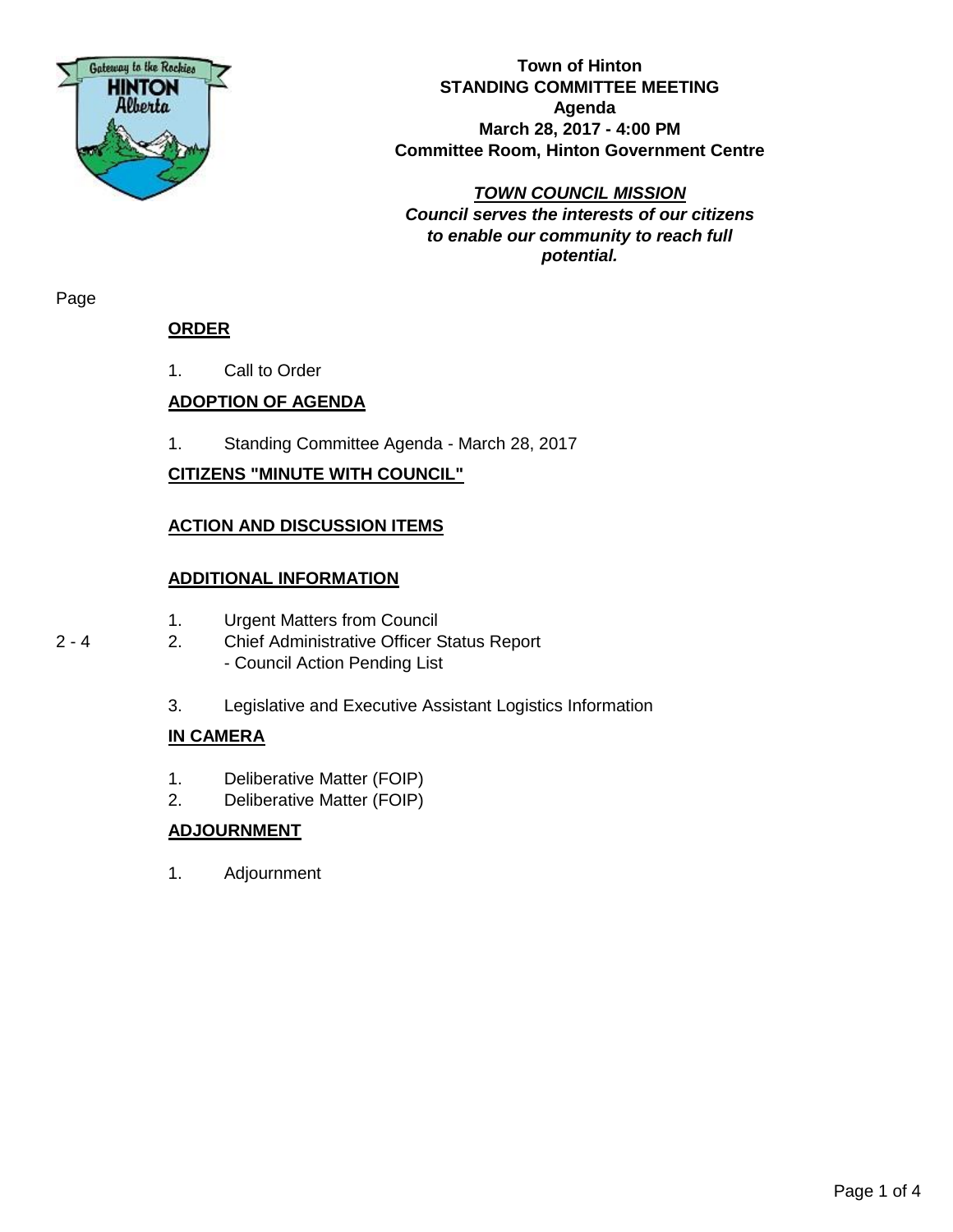# **DASHBOARD: COUNCIL ACTION PENDING<br>As of March 24, 2017<br><u>(B</u>orted by Meeting Date)**

|  | Sorted by Meeting Date) |  |
|--|-------------------------|--|
|  |                         |  |

| ဌ                                                                                  |                          |                                                                                                                                                                                                                                                                                                                                                                                                                                                                                                                                                                                                                           |                   |                 |                                                                                                                                                                                                                                                                                                                                                                                                                                                                                                                                                                                                                                                                                                                                                                                                                                                                                                                                                                                                                                                                                                      |  |
|------------------------------------------------------------------------------------|--------------------------|---------------------------------------------------------------------------------------------------------------------------------------------------------------------------------------------------------------------------------------------------------------------------------------------------------------------------------------------------------------------------------------------------------------------------------------------------------------------------------------------------------------------------------------------------------------------------------------------------------------------------|-------------------|-----------------|------------------------------------------------------------------------------------------------------------------------------------------------------------------------------------------------------------------------------------------------------------------------------------------------------------------------------------------------------------------------------------------------------------------------------------------------------------------------------------------------------------------------------------------------------------------------------------------------------------------------------------------------------------------------------------------------------------------------------------------------------------------------------------------------------------------------------------------------------------------------------------------------------------------------------------------------------------------------------------------------------------------------------------------------------------------------------------------------------|--|
| DASHBOARD: COUNCIL ACTION PENDING<br>AS of March 24, 2017                          |                          |                                                                                                                                                                                                                                                                                                                                                                                                                                                                                                                                                                                                                           |                   |                 |                                                                                                                                                                                                                                                                                                                                                                                                                                                                                                                                                                                                                                                                                                                                                                                                                                                                                                                                                                                                                                                                                                      |  |
|                                                                                    | (Sorted by Meeting Date) |                                                                                                                                                                                                                                                                                                                                                                                                                                                                                                                                                                                                                           |                   |                 |                                                                                                                                                                                                                                                                                                                                                                                                                                                                                                                                                                                                                                                                                                                                                                                                                                                                                                                                                                                                                                                                                                      |  |
| <b>Meeting Date</b>                                                                | Item<br><b>Number</b>    | <b>Action Required</b>                                                                                                                                                                                                                                                                                                                                                                                                                                                                                                                                                                                                    | Staff Responsible | <b>Due Date</b> | <b>Additional Comments</b>                                                                                                                                                                                                                                                                                                                                                                                                                                                                                                                                                                                                                                                                                                                                                                                                                                                                                                                                                                                                                                                                           |  |
| $\frac{2}{3}$ Sep 2014<br>officer Statu\$\$eport - C<br>allicer Statu\$\$eport - C | MD - 1186                | After LUB review/updated completed, return<br>"Vacant Land and Under-Developed Land" report<br>back to council                                                                                                                                                                                                                                                                                                                                                                                                                                                                                                            | Wendy Jones       |                 | 01 Dec 2016 LUB is currently under a review by Administration<br>and ISL. Final Meeting with Council to review final<br>changes before public process. Draft LUB<br>presented to Council in June 2016, target date for<br>adoption is September 6, 2016. Date moved to<br>accommodate LUB approval. Item is behind<br>schedule due to other planning priorities.                                                                                                                                                                                                                                                                                                                                                                                                                                                                                                                                                                                                                                                                                                                                     |  |
| <b>Council Action</b>                                                              | MD - 1229                | <b>Housing Funds Allocation/Municipal Affairs</b><br>(4 houses): Prepare a plan to allocate the<br>\$1M sale proceeds.<br>SC Direction April 28, 2015 - Send a request<br>to Municipal Affairs in regards to the \$1M<br>from sale proceeds of the Rural and Native<br>Housing to be applied to 1) Habitat for<br><b>Humanity; 2) Balance of funding to be</b><br>applied to Hinton's future contribution to the<br><b>Evergreen facility upgrade; 3) in the event</b><br>the Evergreen Facility Upgrade is not an<br>option then the balance of the funding to be<br>applied to other projects that meet the<br>criteria | Denise Parent     |                 | 30 Jun 2015 April 9/15 - Discussion with Don Squires from<br>Capital Initiatives of Municipal Affairs as to project<br>proposals of the sale proceeds within the Town of<br>Hinton. He suggested that Habitat would be a good<br>proposal or any project that supports attainable<br>housing. A letter is to be drafted with proposals for<br>their consideration. April 28/15 - Report went to<br>Standing Committee; May 4/15 - Letter submitted<br>to Housing Development MA requesting transfer of<br>funds, awaiting response. Response delayed due to<br>May 5/15 Provincial election. Nov 2015 followed up<br>with an email as to status. Sep 12/2016 Received<br>confirmation email that minister has approved the<br>request. Oct 13/16 In communication with Housing<br>Services to work out the details of the requisition.<br>No update from Municipal Affairs as of Dec 7/16.<br>March 2017 - working with Municipal Affairs to draft<br>an agreement to use the funds for Habitat housing.<br>Numerous discussions are taking place and we are<br>working on a solution (March 21/17). |  |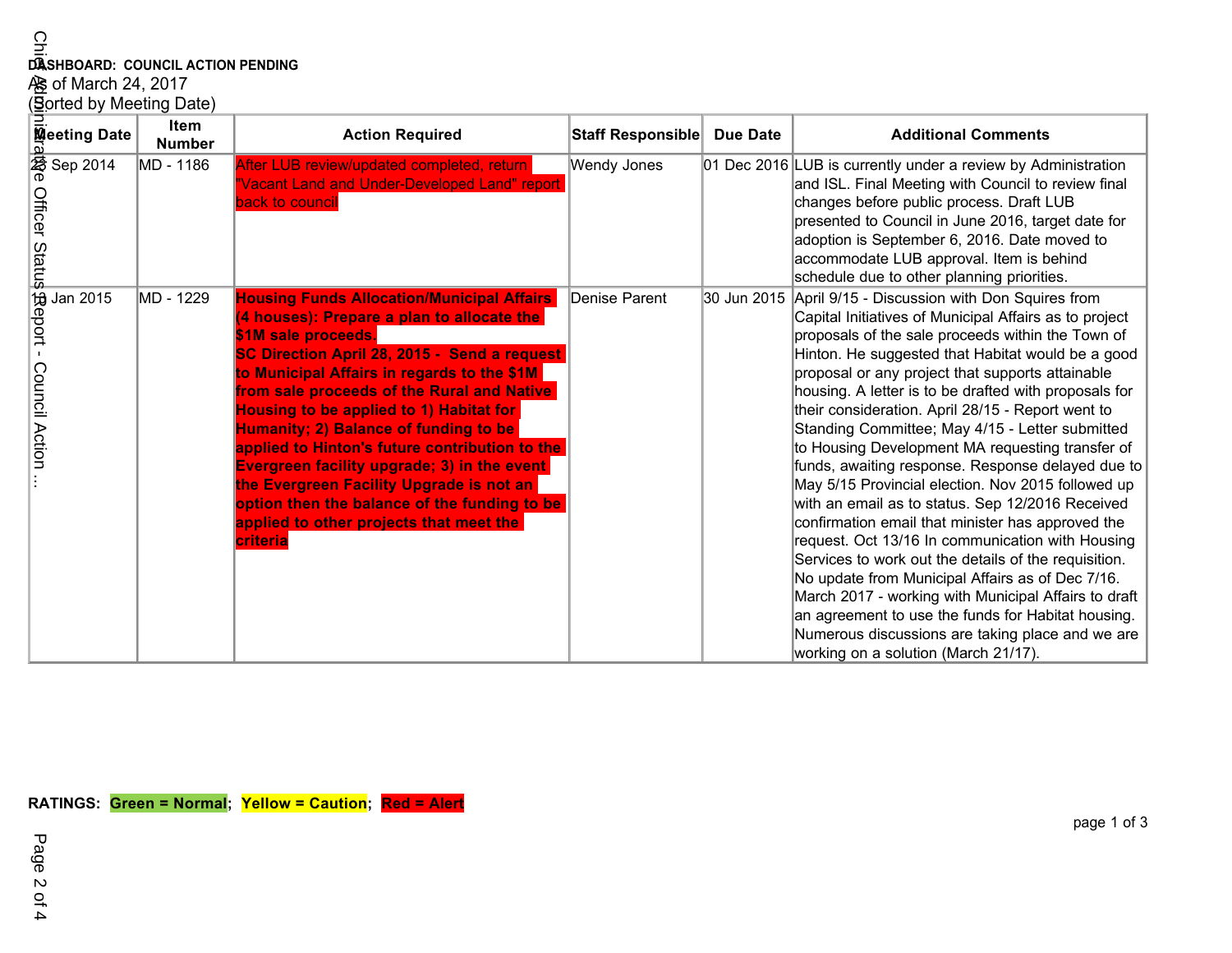## **DASHBOARD: COUNCIL ACTION PENDING**

| Ğ<br>DASHBOARD: COUNCIL ACTION PENDING<br>心 of March 24, 2017<br>(3gorted by Meeting Date) |                       |                                                                                                                                                                                         |                    |                 |                                                                                                                                                                                                                                                                                                                                                                                                                                                                                                            |
|--------------------------------------------------------------------------------------------|-----------------------|-----------------------------------------------------------------------------------------------------------------------------------------------------------------------------------------|--------------------|-----------------|------------------------------------------------------------------------------------------------------------------------------------------------------------------------------------------------------------------------------------------------------------------------------------------------------------------------------------------------------------------------------------------------------------------------------------------------------------------------------------------------------------|
| <b>Meeting Date</b>                                                                        | Item<br><b>Number</b> | <b>Action Required</b>                                                                                                                                                                  | Staff Responsible  | <b>Due Date</b> | <b>Additional Comments</b>                                                                                                                                                                                                                                                                                                                                                                                                                                                                                 |
| $\frac{1}{6}$ Jun 2015<br><b>Officer Status Report</b>                                     | MD - 1290             | Research all options for the mobile home parks<br>conditions and issues, including roads and<br>number of exits. Bring back to Standing<br>Committee.                                   | Wendy Jones        |                 | 30 Jun 2017 Fire, Bylaw, Planning and Town Manager met to<br>discuss and evaluate new strategies. The Safer<br>Communities and Neighbourhoods Act of Alberta<br>was reviewed with legal advice and the findings were<br>that this Act does will not support us. Legal is<br>aware of similar issue in another community and is<br>going to review and see what approach we may<br>take. Update Aug 6/15 date moved to allow for<br>further research. Moving date to June 2017 due to<br>required research. |
| <b>SCouncil Action</b><br>Sep 2015                                                         | MD - 1315             | Beaver Boardwalk: Prepare a brochure which<br>includes detailed map of boardwalk; to be<br>included in the 2016 budget.                                                                 | Mike Schwirtz      |                 | 01 Jun 2017 Plan is in place to have brochure produced by end<br>of year. Working with a publisher to have brochure<br>ready for Spring, 2016. Awaiting content and review.<br>We are working down one direction but have now<br>applied for funding through FRIAA which will include<br>signage and a number of improvements at the<br>beaver boardwalk. Revised completion date is June,<br>2017.                                                                                                        |
| 01 Sep 2015                                                                                | MD - 1345             | Proceed with consultant to engage in a 10-year<br>Strategic Plan for the Dr. Duncan Murray<br>Recreation Centre evaluation.                                                             | <b>Wendy Jones</b> |                 | 01 Apr 2017 Plan is being developed. Brought to Standing<br>Committee meeting on June 28th. Preparing<br>concept plan and public feedback process. Results<br>of public feedback session will go to standing<br>committee meeting on November 22, 2016.                                                                                                                                                                                                                                                    |
| 28 Jun 2016                                                                                | MD - 1373             | Municipal Planning Commission: Remove MPC<br>component from draft LUB and bring a report<br>back to Council providing a review of feedback<br>received under the new LUB in June, 2017. | <b>Wendy Jones</b> | 30 Jun 2017     |                                                                                                                                                                                                                                                                                                                                                                                                                                                                                                            |
| 12 Jul 2016                                                                                | MD - 1375             | Commercial Waste Collection: Explore alternate Gordie Lee<br>service delivery for Commercial Waste Collection<br>and bring report back to Standing Committee.                           |                    |                 | 25 Apr 2017 Report coming to Council April 25, 2017                                                                                                                                                                                                                                                                                                                                                                                                                                                        |
| 15 Nov 2016                                                                                | MD - 1388             | Review Sanitary Sewer Backup Policy #038 and<br>incorporate Brenda Liu's feedback.                                                                                                      | Gordie Lee         | 01 Apr 2017     |                                                                                                                                                                                                                                                                                                                                                                                                                                                                                                            |

**RATINGS: Green = Normal; Yellow = Caution; Red = Alert**

Page 3 of 4 Page 3 of 4